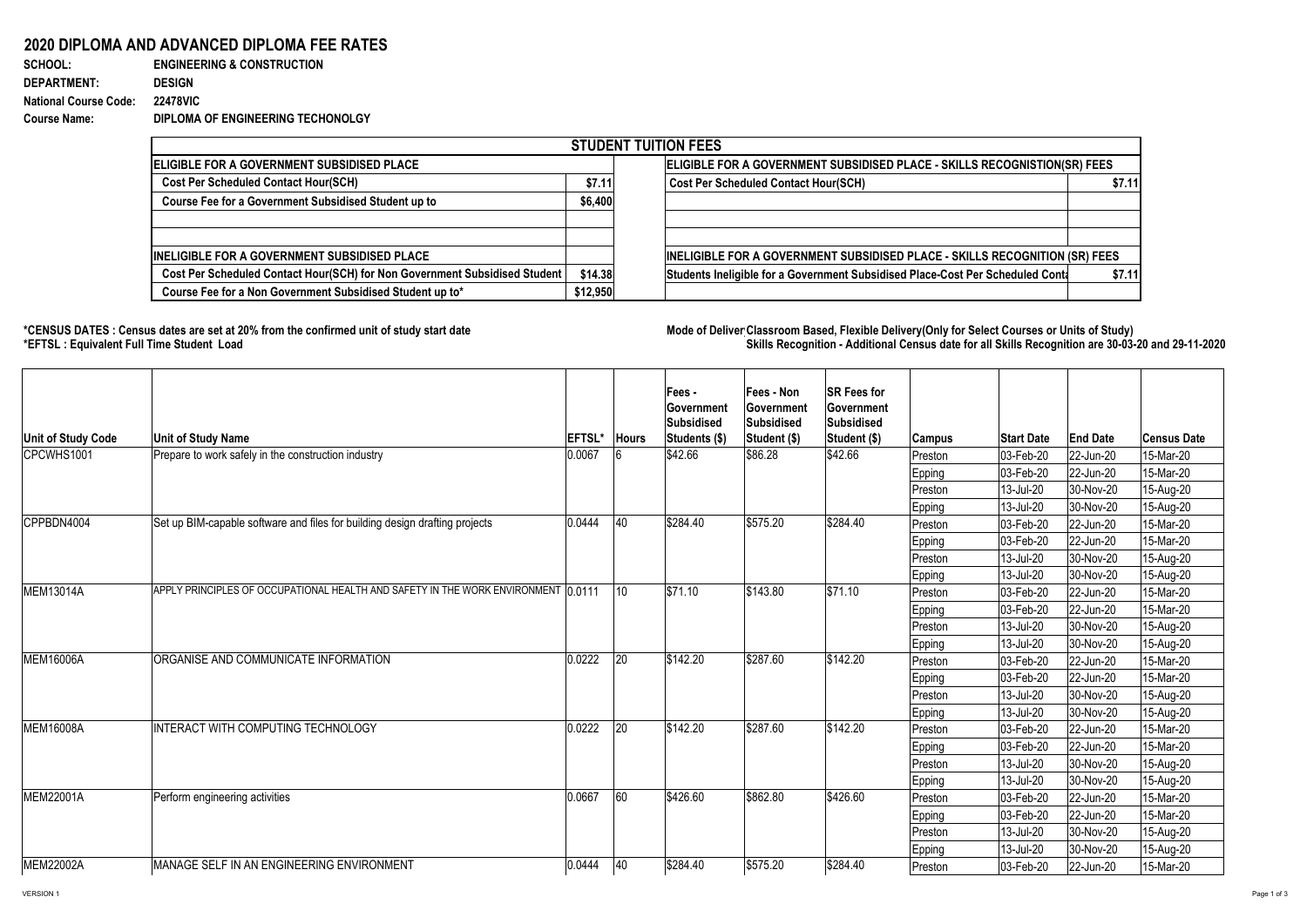| 80<br>0.0889<br>\$568.80<br> \$1,150.40<br>\$568.80<br>OPERATE AND PROGRAM COMPUTERS<br>$ 22$ -Jun-20<br>15-Mar-20<br> 03-Feb-20 <br>Preston<br>$ 22$ -Jun-20<br>15-Mar-20<br><b>Epping</b><br> 03-Feb-20 <br>30-Nov-20<br>13-Jul-20<br>15-Aug-20<br>Preston<br>30-Nov-20<br>13-Jul-20<br>15-Aug-20<br>Epping<br>80<br>\$568.80<br>0.0889<br>\$568.80<br>$\frac{1}{9}1,150.40$<br><b>APPLY TECHNICAL MATHEMATICS</b><br>03-Feb-20<br>30-Nov-20<br>Preston<br>15-Apr-20<br>03-Feb-20<br>30-Nov-20<br>15-Apr-20<br>Epping<br>60<br>\$862.80<br>\$426.60<br>0.0667<br>\$426.60<br><b>APPLY ENGINEERING MECHANICS PRINCIPLES</b><br>Preston<br>03-Feb-20<br>15-Mar-20<br>$ 22$ -Jun-20<br>03-Feb-20<br>15-Mar-20<br>$ 22$ -Jun-20<br>Epping<br>13-Jul-20<br>30-Nov-20<br>15-Aug-20<br>Preston<br>13-Jul-20<br>15-Aug-20<br>30-Nov-20<br><b>Epping</b><br>\$284.40<br><b>MEM30007A</b><br>0.0444<br>\$284.40<br>\$575.20<br><b>SELECT COMMON ENGINEERING MATERIALS</b><br> 40<br>15-Mar-20<br>03-Feb-20<br>22-Jun-20<br>Preston<br>03-Feb-20<br>$ 22$ -Jun-20<br>15-Mar-20<br>Epping<br>15-Aug-20<br>13-Jul-20<br>$ 30-Nov-20 $<br>Preston<br>13-Jul-20<br>30-Nov-20<br>15-Aug-20<br>Epping<br>APPLY MATHEMATICAL TECHNIQUES IN A MANUFACTURING, ENGINEERING OR RELATED ENVIRONMENT 10.0444<br>40<br>\$284.40<br>\$575.20<br>\$284.40<br><b>MEM30012A</b><br> 03-Feb-20 <br>$ 30-Nov-20 $<br>15-Apr-20<br>Preston<br>15-Apr-20<br>$ 30-Nov-20 $<br>Epping<br> 03-Feb-20 <br>60<br>0.0667<br>\$862.80<br>\$426.60<br>\$426.60<br><b>MEM30029A</b><br>Use workshop equipment and processes to complete an engineering project<br>15-Mar-20<br>$ 22$ -Jun-20<br>Preston<br> 03-Feb-20 <br>15-Mar-20<br>$ 22$ -Jun-20<br> 03-Feb-20 <br>Epping<br>13-Jul-20<br>30-Nov-20<br>15-Aug-20<br>Preston<br>30-Nov-20<br>15-Aug-20<br>13-Jul-20<br><b>Epping</b><br>OPERATE COMPUTER AIDED DESIGN (CAD) SYSTEM TO PRODUCE BASIC DRAWING ELEMENTS 0.0444<br>40<br>\$284.40<br>\$575.20<br>\$284.40<br>MEM30031A<br>03-Feb-20<br>22-Jun-20<br>15-Mar-20<br>Preston<br>15-Mar-20<br>03-Feb-20<br>$ 22$ -Jun-20<br>Epping<br>13-Jul-20<br>30-Nov-20<br>15-Aug-20<br>Preston<br>13-Jul-20<br>30-Nov-20<br>15-Aug-20<br>Epping<br>30<br>\$213.30<br>\$431.40<br>\$213.30<br>Participate in environmentally sustainable work practices<br> 0.0333 <br>MSMENV272<br>03-Feb-20<br>15-Mar-20<br>$ 22$ -Jun-20<br>Preston<br>15-Mar-20<br>03-Feb-20<br>$ 22$ -Jun-20<br><b>Epping</b><br>15-Aug-20<br>13-Jul-20<br>30-Nov-20<br>Preston<br>13-Jul-20<br>15-Aug-20<br>$ 30-Nov-20 $<br><b>Epping</b><br>VU21174<br>0.0667<br>60<br>\$426.60<br>\$862.80<br>\$426.60<br><b>Program control systems</b><br> 03-Feb-20 <br>$ 22$ -Jun-20<br>15-Mar-20<br>Preston<br>Epping<br>22-Jun-20<br>$ 03 - Feb - 20 $<br>15-Mar-20<br>15-Aug-20<br>13-Jul-20<br>30-Nov-20<br> Preston<br>Epping<br>13-Jul-20<br>$ 30-Nov-20 $<br>15-Aug-20<br>60<br>0.0667<br>\$862.80<br>\$426.60<br>\$426.60<br>VU21232<br><b>PROGRAM, OPERATE AND SELECT A ROBOTICS SYSTEM</b><br>22-Jun-20<br>15-Mar-20<br>Preston<br>$ 03 - \text{Feb} - 20 $<br>03-Feb-20<br>22-Jun-20<br>15-Mar-20<br>Epping<br>13-Jul-20<br>$ 30-Nov-20 $<br>15-Aug-20<br>Preston<br>15-Aug-20<br>13-Jul-20<br>30-Nov-20<br>Epping<br>20<br>\$142.20<br>Select and interpret dreawings and prepare three dimensional (3D) sketches and drawings 0.0222<br>\$142.20<br>\$287.60<br>VU22330<br>15-Mar-20<br>03-Feb-20<br>$ 22$ -Jun-20<br>Preston<br>15-Mar-20<br>03-Feb-20<br>$ 22$ -Jun-20<br>Epping<br>15-Aug-20<br>13-Jul-20<br>$ 30-Nov-20 $<br>Preston<br>13-Jul-20<br>$ 30-Nov-20 $<br>15-Aug-20<br>Epping<br>60<br>Investigate advanced technology applications in the manufacturing industry and related industries (0.0667<br>\$862.80<br>\$426.60<br>\$426.60<br>$ 03 - \text{Feb} - 20 $<br>22-Jun-20<br>15-Mar-20<br>Preston<br>15-Mar-20<br>$ 03 - \text{Feb} - 20 $<br>22-Jun-20<br>Epping | Unit of Study Code | <b>Unit of Study Name</b> | <b>EFTSL</b> | <b>Hours</b> | <b>Fees-</b><br><b>Sovernment</b><br>Subsidised<br>Students (\$) | Fees - Non<br>∣Government<br><b>Subsidised</b><br>Student (\$) | <b>SR Fees for</b><br><b>Government</b><br><b>Subsidised</b><br>Student (\$) | Campus<br>Epping<br>Preston<br>Epping | <b>Start Date</b><br> 03-Feb-20 <br>13-Jul-20<br>13-Jul-20 | <b>End Date</b><br>$ 22$ -Jun-20<br>30-Nov-20<br>30-Nov-20 | <b>Census Date</b><br>15-Mar-20<br>15-Aug-20<br>15-Aug-20 |
|------------------------------------------------------------------------------------------------------------------------------------------------------------------------------------------------------------------------------------------------------------------------------------------------------------------------------------------------------------------------------------------------------------------------------------------------------------------------------------------------------------------------------------------------------------------------------------------------------------------------------------------------------------------------------------------------------------------------------------------------------------------------------------------------------------------------------------------------------------------------------------------------------------------------------------------------------------------------------------------------------------------------------------------------------------------------------------------------------------------------------------------------------------------------------------------------------------------------------------------------------------------------------------------------------------------------------------------------------------------------------------------------------------------------------------------------------------------------------------------------------------------------------------------------------------------------------------------------------------------------------------------------------------------------------------------------------------------------------------------------------------------------------------------------------------------------------------------------------------------------------------------------------------------------------------------------------------------------------------------------------------------------------------------------------------------------------------------------------------------------------------------------------------------------------------------------------------------------------------------------------------------------------------------------------------------------------------------------------------------------------------------------------------------------------------------------------------------------------------------------------------------------------------------------------------------------------------------------------------------------------------------------------------------------------------------------------------------------------------------------------------------------------------------------------------------------------------------------------------------------------------------------------------------------------------------------------------------------------------------------------------------------------------------------------------------------------------------------------------------------------------------------------------------------------------------------------------------------------------------------------------------------------------------------------------------------------------------------------------------------------------------------------------------------------------------------------------------------------------------------------------------------------------------------------------------------------------------------------------------------------------------------------------------------------------------------------------------------------------------------------------------------------------------------------------------------------------------------------------------------------------------------------------------------|--------------------|---------------------------|--------------|--------------|------------------------------------------------------------------|----------------------------------------------------------------|------------------------------------------------------------------------------|---------------------------------------|------------------------------------------------------------|------------------------------------------------------------|-----------------------------------------------------------|
|                                                                                                                                                                                                                                                                                                                                                                                                                                                                                                                                                                                                                                                                                                                                                                                                                                                                                                                                                                                                                                                                                                                                                                                                                                                                                                                                                                                                                                                                                                                                                                                                                                                                                                                                                                                                                                                                                                                                                                                                                                                                                                                                                                                                                                                                                                                                                                                                                                                                                                                                                                                                                                                                                                                                                                                                                                                                                                                                                                                                                                                                                                                                                                                                                                                                                                                                                                                                                                                                                                                                                                                                                                                                                                                                                                                                                                                                                                                        | MEM23003A          |                           |              |              |                                                                  |                                                                |                                                                              |                                       |                                                            |                                                            |                                                           |
|                                                                                                                                                                                                                                                                                                                                                                                                                                                                                                                                                                                                                                                                                                                                                                                                                                                                                                                                                                                                                                                                                                                                                                                                                                                                                                                                                                                                                                                                                                                                                                                                                                                                                                                                                                                                                                                                                                                                                                                                                                                                                                                                                                                                                                                                                                                                                                                                                                                                                                                                                                                                                                                                                                                                                                                                                                                                                                                                                                                                                                                                                                                                                                                                                                                                                                                                                                                                                                                                                                                                                                                                                                                                                                                                                                                                                                                                                                                        |                    |                           |              |              |                                                                  |                                                                |                                                                              |                                       |                                                            |                                                            |                                                           |
|                                                                                                                                                                                                                                                                                                                                                                                                                                                                                                                                                                                                                                                                                                                                                                                                                                                                                                                                                                                                                                                                                                                                                                                                                                                                                                                                                                                                                                                                                                                                                                                                                                                                                                                                                                                                                                                                                                                                                                                                                                                                                                                                                                                                                                                                                                                                                                                                                                                                                                                                                                                                                                                                                                                                                                                                                                                                                                                                                                                                                                                                                                                                                                                                                                                                                                                                                                                                                                                                                                                                                                                                                                                                                                                                                                                                                                                                                                                        |                    |                           |              |              |                                                                  |                                                                |                                                                              |                                       |                                                            |                                                            |                                                           |
|                                                                                                                                                                                                                                                                                                                                                                                                                                                                                                                                                                                                                                                                                                                                                                                                                                                                                                                                                                                                                                                                                                                                                                                                                                                                                                                                                                                                                                                                                                                                                                                                                                                                                                                                                                                                                                                                                                                                                                                                                                                                                                                                                                                                                                                                                                                                                                                                                                                                                                                                                                                                                                                                                                                                                                                                                                                                                                                                                                                                                                                                                                                                                                                                                                                                                                                                                                                                                                                                                                                                                                                                                                                                                                                                                                                                                                                                                                                        |                    |                           |              |              |                                                                  |                                                                |                                                                              |                                       |                                                            |                                                            |                                                           |
|                                                                                                                                                                                                                                                                                                                                                                                                                                                                                                                                                                                                                                                                                                                                                                                                                                                                                                                                                                                                                                                                                                                                                                                                                                                                                                                                                                                                                                                                                                                                                                                                                                                                                                                                                                                                                                                                                                                                                                                                                                                                                                                                                                                                                                                                                                                                                                                                                                                                                                                                                                                                                                                                                                                                                                                                                                                                                                                                                                                                                                                                                                                                                                                                                                                                                                                                                                                                                                                                                                                                                                                                                                                                                                                                                                                                                                                                                                                        | <b>MEM23004A</b>   |                           |              |              |                                                                  |                                                                |                                                                              |                                       |                                                            |                                                            |                                                           |
|                                                                                                                                                                                                                                                                                                                                                                                                                                                                                                                                                                                                                                                                                                                                                                                                                                                                                                                                                                                                                                                                                                                                                                                                                                                                                                                                                                                                                                                                                                                                                                                                                                                                                                                                                                                                                                                                                                                                                                                                                                                                                                                                                                                                                                                                                                                                                                                                                                                                                                                                                                                                                                                                                                                                                                                                                                                                                                                                                                                                                                                                                                                                                                                                                                                                                                                                                                                                                                                                                                                                                                                                                                                                                                                                                                                                                                                                                                                        |                    |                           |              |              |                                                                  |                                                                |                                                                              |                                       |                                                            |                                                            |                                                           |
|                                                                                                                                                                                                                                                                                                                                                                                                                                                                                                                                                                                                                                                                                                                                                                                                                                                                                                                                                                                                                                                                                                                                                                                                                                                                                                                                                                                                                                                                                                                                                                                                                                                                                                                                                                                                                                                                                                                                                                                                                                                                                                                                                                                                                                                                                                                                                                                                                                                                                                                                                                                                                                                                                                                                                                                                                                                                                                                                                                                                                                                                                                                                                                                                                                                                                                                                                                                                                                                                                                                                                                                                                                                                                                                                                                                                                                                                                                                        | MEM23109A          |                           |              |              |                                                                  |                                                                |                                                                              |                                       |                                                            |                                                            |                                                           |
|                                                                                                                                                                                                                                                                                                                                                                                                                                                                                                                                                                                                                                                                                                                                                                                                                                                                                                                                                                                                                                                                                                                                                                                                                                                                                                                                                                                                                                                                                                                                                                                                                                                                                                                                                                                                                                                                                                                                                                                                                                                                                                                                                                                                                                                                                                                                                                                                                                                                                                                                                                                                                                                                                                                                                                                                                                                                                                                                                                                                                                                                                                                                                                                                                                                                                                                                                                                                                                                                                                                                                                                                                                                                                                                                                                                                                                                                                                                        |                    |                           |              |              |                                                                  |                                                                |                                                                              |                                       |                                                            |                                                            |                                                           |
|                                                                                                                                                                                                                                                                                                                                                                                                                                                                                                                                                                                                                                                                                                                                                                                                                                                                                                                                                                                                                                                                                                                                                                                                                                                                                                                                                                                                                                                                                                                                                                                                                                                                                                                                                                                                                                                                                                                                                                                                                                                                                                                                                                                                                                                                                                                                                                                                                                                                                                                                                                                                                                                                                                                                                                                                                                                                                                                                                                                                                                                                                                                                                                                                                                                                                                                                                                                                                                                                                                                                                                                                                                                                                                                                                                                                                                                                                                                        |                    |                           |              |              |                                                                  |                                                                |                                                                              |                                       |                                                            |                                                            |                                                           |
|                                                                                                                                                                                                                                                                                                                                                                                                                                                                                                                                                                                                                                                                                                                                                                                                                                                                                                                                                                                                                                                                                                                                                                                                                                                                                                                                                                                                                                                                                                                                                                                                                                                                                                                                                                                                                                                                                                                                                                                                                                                                                                                                                                                                                                                                                                                                                                                                                                                                                                                                                                                                                                                                                                                                                                                                                                                                                                                                                                                                                                                                                                                                                                                                                                                                                                                                                                                                                                                                                                                                                                                                                                                                                                                                                                                                                                                                                                                        |                    |                           |              |              |                                                                  |                                                                |                                                                              |                                       |                                                            |                                                            |                                                           |
|                                                                                                                                                                                                                                                                                                                                                                                                                                                                                                                                                                                                                                                                                                                                                                                                                                                                                                                                                                                                                                                                                                                                                                                                                                                                                                                                                                                                                                                                                                                                                                                                                                                                                                                                                                                                                                                                                                                                                                                                                                                                                                                                                                                                                                                                                                                                                                                                                                                                                                                                                                                                                                                                                                                                                                                                                                                                                                                                                                                                                                                                                                                                                                                                                                                                                                                                                                                                                                                                                                                                                                                                                                                                                                                                                                                                                                                                                                                        |                    |                           |              |              |                                                                  |                                                                |                                                                              |                                       |                                                            |                                                            |                                                           |
|                                                                                                                                                                                                                                                                                                                                                                                                                                                                                                                                                                                                                                                                                                                                                                                                                                                                                                                                                                                                                                                                                                                                                                                                                                                                                                                                                                                                                                                                                                                                                                                                                                                                                                                                                                                                                                                                                                                                                                                                                                                                                                                                                                                                                                                                                                                                                                                                                                                                                                                                                                                                                                                                                                                                                                                                                                                                                                                                                                                                                                                                                                                                                                                                                                                                                                                                                                                                                                                                                                                                                                                                                                                                                                                                                                                                                                                                                                                        |                    |                           |              |              |                                                                  |                                                                |                                                                              |                                       |                                                            |                                                            |                                                           |
|                                                                                                                                                                                                                                                                                                                                                                                                                                                                                                                                                                                                                                                                                                                                                                                                                                                                                                                                                                                                                                                                                                                                                                                                                                                                                                                                                                                                                                                                                                                                                                                                                                                                                                                                                                                                                                                                                                                                                                                                                                                                                                                                                                                                                                                                                                                                                                                                                                                                                                                                                                                                                                                                                                                                                                                                                                                                                                                                                                                                                                                                                                                                                                                                                                                                                                                                                                                                                                                                                                                                                                                                                                                                                                                                                                                                                                                                                                                        |                    |                           |              |              |                                                                  |                                                                |                                                                              |                                       |                                                            |                                                            |                                                           |
|                                                                                                                                                                                                                                                                                                                                                                                                                                                                                                                                                                                                                                                                                                                                                                                                                                                                                                                                                                                                                                                                                                                                                                                                                                                                                                                                                                                                                                                                                                                                                                                                                                                                                                                                                                                                                                                                                                                                                                                                                                                                                                                                                                                                                                                                                                                                                                                                                                                                                                                                                                                                                                                                                                                                                                                                                                                                                                                                                                                                                                                                                                                                                                                                                                                                                                                                                                                                                                                                                                                                                                                                                                                                                                                                                                                                                                                                                                                        |                    |                           |              |              |                                                                  |                                                                |                                                                              |                                       |                                                            |                                                            |                                                           |
|                                                                                                                                                                                                                                                                                                                                                                                                                                                                                                                                                                                                                                                                                                                                                                                                                                                                                                                                                                                                                                                                                                                                                                                                                                                                                                                                                                                                                                                                                                                                                                                                                                                                                                                                                                                                                                                                                                                                                                                                                                                                                                                                                                                                                                                                                                                                                                                                                                                                                                                                                                                                                                                                                                                                                                                                                                                                                                                                                                                                                                                                                                                                                                                                                                                                                                                                                                                                                                                                                                                                                                                                                                                                                                                                                                                                                                                                                                                        |                    |                           |              |              |                                                                  |                                                                |                                                                              |                                       |                                                            |                                                            |                                                           |
|                                                                                                                                                                                                                                                                                                                                                                                                                                                                                                                                                                                                                                                                                                                                                                                                                                                                                                                                                                                                                                                                                                                                                                                                                                                                                                                                                                                                                                                                                                                                                                                                                                                                                                                                                                                                                                                                                                                                                                                                                                                                                                                                                                                                                                                                                                                                                                                                                                                                                                                                                                                                                                                                                                                                                                                                                                                                                                                                                                                                                                                                                                                                                                                                                                                                                                                                                                                                                                                                                                                                                                                                                                                                                                                                                                                                                                                                                                                        |                    |                           |              |              |                                                                  |                                                                |                                                                              |                                       |                                                            |                                                            |                                                           |
|                                                                                                                                                                                                                                                                                                                                                                                                                                                                                                                                                                                                                                                                                                                                                                                                                                                                                                                                                                                                                                                                                                                                                                                                                                                                                                                                                                                                                                                                                                                                                                                                                                                                                                                                                                                                                                                                                                                                                                                                                                                                                                                                                                                                                                                                                                                                                                                                                                                                                                                                                                                                                                                                                                                                                                                                                                                                                                                                                                                                                                                                                                                                                                                                                                                                                                                                                                                                                                                                                                                                                                                                                                                                                                                                                                                                                                                                                                                        |                    |                           |              |              |                                                                  |                                                                |                                                                              |                                       |                                                            |                                                            |                                                           |
|                                                                                                                                                                                                                                                                                                                                                                                                                                                                                                                                                                                                                                                                                                                                                                                                                                                                                                                                                                                                                                                                                                                                                                                                                                                                                                                                                                                                                                                                                                                                                                                                                                                                                                                                                                                                                                                                                                                                                                                                                                                                                                                                                                                                                                                                                                                                                                                                                                                                                                                                                                                                                                                                                                                                                                                                                                                                                                                                                                                                                                                                                                                                                                                                                                                                                                                                                                                                                                                                                                                                                                                                                                                                                                                                                                                                                                                                                                                        |                    |                           |              |              |                                                                  |                                                                |                                                                              |                                       |                                                            |                                                            |                                                           |
|                                                                                                                                                                                                                                                                                                                                                                                                                                                                                                                                                                                                                                                                                                                                                                                                                                                                                                                                                                                                                                                                                                                                                                                                                                                                                                                                                                                                                                                                                                                                                                                                                                                                                                                                                                                                                                                                                                                                                                                                                                                                                                                                                                                                                                                                                                                                                                                                                                                                                                                                                                                                                                                                                                                                                                                                                                                                                                                                                                                                                                                                                                                                                                                                                                                                                                                                                                                                                                                                                                                                                                                                                                                                                                                                                                                                                                                                                                                        |                    |                           |              |              |                                                                  |                                                                |                                                                              |                                       |                                                            |                                                            |                                                           |
|                                                                                                                                                                                                                                                                                                                                                                                                                                                                                                                                                                                                                                                                                                                                                                                                                                                                                                                                                                                                                                                                                                                                                                                                                                                                                                                                                                                                                                                                                                                                                                                                                                                                                                                                                                                                                                                                                                                                                                                                                                                                                                                                                                                                                                                                                                                                                                                                                                                                                                                                                                                                                                                                                                                                                                                                                                                                                                                                                                                                                                                                                                                                                                                                                                                                                                                                                                                                                                                                                                                                                                                                                                                                                                                                                                                                                                                                                                                        |                    |                           |              |              |                                                                  |                                                                |                                                                              |                                       |                                                            |                                                            |                                                           |
|                                                                                                                                                                                                                                                                                                                                                                                                                                                                                                                                                                                                                                                                                                                                                                                                                                                                                                                                                                                                                                                                                                                                                                                                                                                                                                                                                                                                                                                                                                                                                                                                                                                                                                                                                                                                                                                                                                                                                                                                                                                                                                                                                                                                                                                                                                                                                                                                                                                                                                                                                                                                                                                                                                                                                                                                                                                                                                                                                                                                                                                                                                                                                                                                                                                                                                                                                                                                                                                                                                                                                                                                                                                                                                                                                                                                                                                                                                                        |                    |                           |              |              |                                                                  |                                                                |                                                                              |                                       |                                                            |                                                            |                                                           |
|                                                                                                                                                                                                                                                                                                                                                                                                                                                                                                                                                                                                                                                                                                                                                                                                                                                                                                                                                                                                                                                                                                                                                                                                                                                                                                                                                                                                                                                                                                                                                                                                                                                                                                                                                                                                                                                                                                                                                                                                                                                                                                                                                                                                                                                                                                                                                                                                                                                                                                                                                                                                                                                                                                                                                                                                                                                                                                                                                                                                                                                                                                                                                                                                                                                                                                                                                                                                                                                                                                                                                                                                                                                                                                                                                                                                                                                                                                                        |                    |                           |              |              |                                                                  |                                                                |                                                                              |                                       |                                                            |                                                            |                                                           |
|                                                                                                                                                                                                                                                                                                                                                                                                                                                                                                                                                                                                                                                                                                                                                                                                                                                                                                                                                                                                                                                                                                                                                                                                                                                                                                                                                                                                                                                                                                                                                                                                                                                                                                                                                                                                                                                                                                                                                                                                                                                                                                                                                                                                                                                                                                                                                                                                                                                                                                                                                                                                                                                                                                                                                                                                                                                                                                                                                                                                                                                                                                                                                                                                                                                                                                                                                                                                                                                                                                                                                                                                                                                                                                                                                                                                                                                                                                                        |                    |                           |              |              |                                                                  |                                                                |                                                                              |                                       |                                                            |                                                            |                                                           |
|                                                                                                                                                                                                                                                                                                                                                                                                                                                                                                                                                                                                                                                                                                                                                                                                                                                                                                                                                                                                                                                                                                                                                                                                                                                                                                                                                                                                                                                                                                                                                                                                                                                                                                                                                                                                                                                                                                                                                                                                                                                                                                                                                                                                                                                                                                                                                                                                                                                                                                                                                                                                                                                                                                                                                                                                                                                                                                                                                                                                                                                                                                                                                                                                                                                                                                                                                                                                                                                                                                                                                                                                                                                                                                                                                                                                                                                                                                                        |                    |                           |              |              |                                                                  |                                                                |                                                                              |                                       |                                                            |                                                            |                                                           |
|                                                                                                                                                                                                                                                                                                                                                                                                                                                                                                                                                                                                                                                                                                                                                                                                                                                                                                                                                                                                                                                                                                                                                                                                                                                                                                                                                                                                                                                                                                                                                                                                                                                                                                                                                                                                                                                                                                                                                                                                                                                                                                                                                                                                                                                                                                                                                                                                                                                                                                                                                                                                                                                                                                                                                                                                                                                                                                                                                                                                                                                                                                                                                                                                                                                                                                                                                                                                                                                                                                                                                                                                                                                                                                                                                                                                                                                                                                                        |                    |                           |              |              |                                                                  |                                                                |                                                                              |                                       |                                                            |                                                            |                                                           |
|                                                                                                                                                                                                                                                                                                                                                                                                                                                                                                                                                                                                                                                                                                                                                                                                                                                                                                                                                                                                                                                                                                                                                                                                                                                                                                                                                                                                                                                                                                                                                                                                                                                                                                                                                                                                                                                                                                                                                                                                                                                                                                                                                                                                                                                                                                                                                                                                                                                                                                                                                                                                                                                                                                                                                                                                                                                                                                                                                                                                                                                                                                                                                                                                                                                                                                                                                                                                                                                                                                                                                                                                                                                                                                                                                                                                                                                                                                                        |                    |                           |              |              |                                                                  |                                                                |                                                                              |                                       |                                                            |                                                            |                                                           |
|                                                                                                                                                                                                                                                                                                                                                                                                                                                                                                                                                                                                                                                                                                                                                                                                                                                                                                                                                                                                                                                                                                                                                                                                                                                                                                                                                                                                                                                                                                                                                                                                                                                                                                                                                                                                                                                                                                                                                                                                                                                                                                                                                                                                                                                                                                                                                                                                                                                                                                                                                                                                                                                                                                                                                                                                                                                                                                                                                                                                                                                                                                                                                                                                                                                                                                                                                                                                                                                                                                                                                                                                                                                                                                                                                                                                                                                                                                                        |                    |                           |              |              |                                                                  |                                                                |                                                                              |                                       |                                                            |                                                            |                                                           |
|                                                                                                                                                                                                                                                                                                                                                                                                                                                                                                                                                                                                                                                                                                                                                                                                                                                                                                                                                                                                                                                                                                                                                                                                                                                                                                                                                                                                                                                                                                                                                                                                                                                                                                                                                                                                                                                                                                                                                                                                                                                                                                                                                                                                                                                                                                                                                                                                                                                                                                                                                                                                                                                                                                                                                                                                                                                                                                                                                                                                                                                                                                                                                                                                                                                                                                                                                                                                                                                                                                                                                                                                                                                                                                                                                                                                                                                                                                                        |                    |                           |              |              |                                                                  |                                                                |                                                                              |                                       |                                                            |                                                            |                                                           |
|                                                                                                                                                                                                                                                                                                                                                                                                                                                                                                                                                                                                                                                                                                                                                                                                                                                                                                                                                                                                                                                                                                                                                                                                                                                                                                                                                                                                                                                                                                                                                                                                                                                                                                                                                                                                                                                                                                                                                                                                                                                                                                                                                                                                                                                                                                                                                                                                                                                                                                                                                                                                                                                                                                                                                                                                                                                                                                                                                                                                                                                                                                                                                                                                                                                                                                                                                                                                                                                                                                                                                                                                                                                                                                                                                                                                                                                                                                                        |                    |                           |              |              |                                                                  |                                                                |                                                                              |                                       |                                                            |                                                            |                                                           |
|                                                                                                                                                                                                                                                                                                                                                                                                                                                                                                                                                                                                                                                                                                                                                                                                                                                                                                                                                                                                                                                                                                                                                                                                                                                                                                                                                                                                                                                                                                                                                                                                                                                                                                                                                                                                                                                                                                                                                                                                                                                                                                                                                                                                                                                                                                                                                                                                                                                                                                                                                                                                                                                                                                                                                                                                                                                                                                                                                                                                                                                                                                                                                                                                                                                                                                                                                                                                                                                                                                                                                                                                                                                                                                                                                                                                                                                                                                                        |                    |                           |              |              |                                                                  |                                                                |                                                                              |                                       |                                                            |                                                            |                                                           |
|                                                                                                                                                                                                                                                                                                                                                                                                                                                                                                                                                                                                                                                                                                                                                                                                                                                                                                                                                                                                                                                                                                                                                                                                                                                                                                                                                                                                                                                                                                                                                                                                                                                                                                                                                                                                                                                                                                                                                                                                                                                                                                                                                                                                                                                                                                                                                                                                                                                                                                                                                                                                                                                                                                                                                                                                                                                                                                                                                                                                                                                                                                                                                                                                                                                                                                                                                                                                                                                                                                                                                                                                                                                                                                                                                                                                                                                                                                                        |                    |                           |              |              |                                                                  |                                                                |                                                                              |                                       |                                                            |                                                            |                                                           |
|                                                                                                                                                                                                                                                                                                                                                                                                                                                                                                                                                                                                                                                                                                                                                                                                                                                                                                                                                                                                                                                                                                                                                                                                                                                                                                                                                                                                                                                                                                                                                                                                                                                                                                                                                                                                                                                                                                                                                                                                                                                                                                                                                                                                                                                                                                                                                                                                                                                                                                                                                                                                                                                                                                                                                                                                                                                                                                                                                                                                                                                                                                                                                                                                                                                                                                                                                                                                                                                                                                                                                                                                                                                                                                                                                                                                                                                                                                                        |                    |                           |              |              |                                                                  |                                                                |                                                                              |                                       |                                                            |                                                            |                                                           |
|                                                                                                                                                                                                                                                                                                                                                                                                                                                                                                                                                                                                                                                                                                                                                                                                                                                                                                                                                                                                                                                                                                                                                                                                                                                                                                                                                                                                                                                                                                                                                                                                                                                                                                                                                                                                                                                                                                                                                                                                                                                                                                                                                                                                                                                                                                                                                                                                                                                                                                                                                                                                                                                                                                                                                                                                                                                                                                                                                                                                                                                                                                                                                                                                                                                                                                                                                                                                                                                                                                                                                                                                                                                                                                                                                                                                                                                                                                                        |                    |                           |              |              |                                                                  |                                                                |                                                                              |                                       |                                                            |                                                            |                                                           |
|                                                                                                                                                                                                                                                                                                                                                                                                                                                                                                                                                                                                                                                                                                                                                                                                                                                                                                                                                                                                                                                                                                                                                                                                                                                                                                                                                                                                                                                                                                                                                                                                                                                                                                                                                                                                                                                                                                                                                                                                                                                                                                                                                                                                                                                                                                                                                                                                                                                                                                                                                                                                                                                                                                                                                                                                                                                                                                                                                                                                                                                                                                                                                                                                                                                                                                                                                                                                                                                                                                                                                                                                                                                                                                                                                                                                                                                                                                                        |                    |                           |              |              |                                                                  |                                                                |                                                                              |                                       |                                                            |                                                            |                                                           |
|                                                                                                                                                                                                                                                                                                                                                                                                                                                                                                                                                                                                                                                                                                                                                                                                                                                                                                                                                                                                                                                                                                                                                                                                                                                                                                                                                                                                                                                                                                                                                                                                                                                                                                                                                                                                                                                                                                                                                                                                                                                                                                                                                                                                                                                                                                                                                                                                                                                                                                                                                                                                                                                                                                                                                                                                                                                                                                                                                                                                                                                                                                                                                                                                                                                                                                                                                                                                                                                                                                                                                                                                                                                                                                                                                                                                                                                                                                                        |                    |                           |              |              |                                                                  |                                                                |                                                                              |                                       |                                                            |                                                            |                                                           |
|                                                                                                                                                                                                                                                                                                                                                                                                                                                                                                                                                                                                                                                                                                                                                                                                                                                                                                                                                                                                                                                                                                                                                                                                                                                                                                                                                                                                                                                                                                                                                                                                                                                                                                                                                                                                                                                                                                                                                                                                                                                                                                                                                                                                                                                                                                                                                                                                                                                                                                                                                                                                                                                                                                                                                                                                                                                                                                                                                                                                                                                                                                                                                                                                                                                                                                                                                                                                                                                                                                                                                                                                                                                                                                                                                                                                                                                                                                                        |                    |                           |              |              |                                                                  |                                                                |                                                                              |                                       |                                                            |                                                            |                                                           |
|                                                                                                                                                                                                                                                                                                                                                                                                                                                                                                                                                                                                                                                                                                                                                                                                                                                                                                                                                                                                                                                                                                                                                                                                                                                                                                                                                                                                                                                                                                                                                                                                                                                                                                                                                                                                                                                                                                                                                                                                                                                                                                                                                                                                                                                                                                                                                                                                                                                                                                                                                                                                                                                                                                                                                                                                                                                                                                                                                                                                                                                                                                                                                                                                                                                                                                                                                                                                                                                                                                                                                                                                                                                                                                                                                                                                                                                                                                                        |                    |                           |              |              |                                                                  |                                                                |                                                                              |                                       |                                                            |                                                            |                                                           |
|                                                                                                                                                                                                                                                                                                                                                                                                                                                                                                                                                                                                                                                                                                                                                                                                                                                                                                                                                                                                                                                                                                                                                                                                                                                                                                                                                                                                                                                                                                                                                                                                                                                                                                                                                                                                                                                                                                                                                                                                                                                                                                                                                                                                                                                                                                                                                                                                                                                                                                                                                                                                                                                                                                                                                                                                                                                                                                                                                                                                                                                                                                                                                                                                                                                                                                                                                                                                                                                                                                                                                                                                                                                                                                                                                                                                                                                                                                                        |                    |                           |              |              |                                                                  |                                                                |                                                                              |                                       |                                                            |                                                            |                                                           |
|                                                                                                                                                                                                                                                                                                                                                                                                                                                                                                                                                                                                                                                                                                                                                                                                                                                                                                                                                                                                                                                                                                                                                                                                                                                                                                                                                                                                                                                                                                                                                                                                                                                                                                                                                                                                                                                                                                                                                                                                                                                                                                                                                                                                                                                                                                                                                                                                                                                                                                                                                                                                                                                                                                                                                                                                                                                                                                                                                                                                                                                                                                                                                                                                                                                                                                                                                                                                                                                                                                                                                                                                                                                                                                                                                                                                                                                                                                                        |                    |                           |              |              |                                                                  |                                                                |                                                                              |                                       |                                                            |                                                            |                                                           |
|                                                                                                                                                                                                                                                                                                                                                                                                                                                                                                                                                                                                                                                                                                                                                                                                                                                                                                                                                                                                                                                                                                                                                                                                                                                                                                                                                                                                                                                                                                                                                                                                                                                                                                                                                                                                                                                                                                                                                                                                                                                                                                                                                                                                                                                                                                                                                                                                                                                                                                                                                                                                                                                                                                                                                                                                                                                                                                                                                                                                                                                                                                                                                                                                                                                                                                                                                                                                                                                                                                                                                                                                                                                                                                                                                                                                                                                                                                                        | VU22451            |                           |              |              |                                                                  |                                                                |                                                                              |                                       |                                                            |                                                            |                                                           |
|                                                                                                                                                                                                                                                                                                                                                                                                                                                                                                                                                                                                                                                                                                                                                                                                                                                                                                                                                                                                                                                                                                                                                                                                                                                                                                                                                                                                                                                                                                                                                                                                                                                                                                                                                                                                                                                                                                                                                                                                                                                                                                                                                                                                                                                                                                                                                                                                                                                                                                                                                                                                                                                                                                                                                                                                                                                                                                                                                                                                                                                                                                                                                                                                                                                                                                                                                                                                                                                                                                                                                                                                                                                                                                                                                                                                                                                                                                                        |                    |                           |              |              |                                                                  |                                                                |                                                                              |                                       |                                                            |                                                            |                                                           |